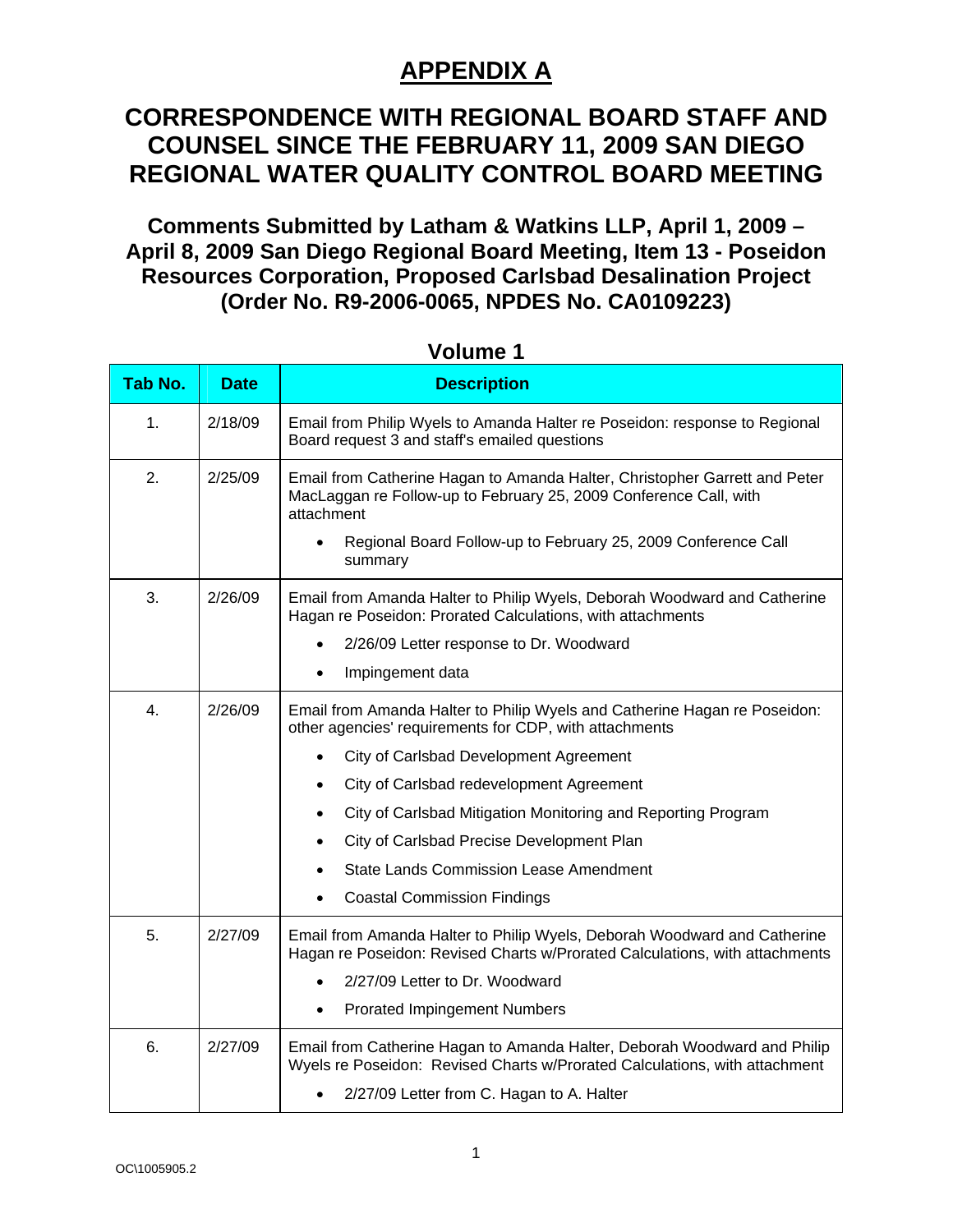| Tab No.         | <b>Date</b> | <b>Description</b>                                                                                                                                                                                                                                                   |
|-----------------|-------------|----------------------------------------------------------------------------------------------------------------------------------------------------------------------------------------------------------------------------------------------------------------------|
| 7 <sub>1</sub>  | 3/2/09      | Email from Amanda Halter to Philip Wyels, Catherine Hagan, Deborah<br>Woodward and Chiara Clemente re Poseidon: Minimization Plan Submittal,<br>with attachments<br>Poseidon CDP March 2, 2009 Revised FEIMP<br>Poseidon CDP March 2, 2009 Revised FEIMP Attachments |
|                 |             |                                                                                                                                                                                                                                                                      |
| 8.              | 3/2/09      | Email from Amanda Halter to Philip Wyels, Catherine Hagan, Deborah<br>Woodward and Chiara Clemente re Revised: Poseidon: Minimization Plan<br>Submittal, with attachment                                                                                             |
|                 |             | Poseidon CDP March 2, 2009 Revised FEIMP                                                                                                                                                                                                                             |
| 9.              | 3/3/09      | Email from Amanda Halter to Philip Wyels and Catherine Hagan re Poseidon:<br>Proposed Notices, with attachments                                                                                                                                                      |
|                 |             | Agenda Notice                                                                                                                                                                                                                                                        |
|                 |             | <b>Public Hearing Notice</b>                                                                                                                                                                                                                                         |
| 10 <sub>1</sub> | 3/3/09      | Email from Amanda Halter to Philip Wyels and Catherine Hagan re Poseidon:<br>Proposed NPDES Permit Revisions, with attachments                                                                                                                                       |
|                 |             | Proposed Revisions to Incorporate Min Plan                                                                                                                                                                                                                           |
|                 |             | Redline                                                                                                                                                                                                                                                              |
| 11.             | 3/3/09      | Email from Amanda Halter to Philip Wyels and Catherine Hagan re Poseidon:<br>draft administrative record index, with attachment                                                                                                                                      |
|                 |             | Draft administrative record index                                                                                                                                                                                                                                    |

#### **Volume 2**

| Tab No.         | <b>Date</b> | <b>Description</b>                                                                                                                                                                                                                    |
|-----------------|-------------|---------------------------------------------------------------------------------------------------------------------------------------------------------------------------------------------------------------------------------------|
| 12 <sub>1</sub> | 3/4/09      | Email from Amanda Halter to Catherine Hagan and Philip Wyels re Poseidon:<br>draft administrative record index                                                                                                                        |
| 13.             | 3/5/09      | Email from Amanda Halter to Deborah Woodward and Chiara Clemente re<br>Poseidon: 2004-2005 EPS Flow data, with attachments<br>2004-2005 EPS flow data in Excel<br>2004-2005 EPS flow data in Word                                     |
| 14.             | 3/5/09      | Email from Amanda Halter to Deborah Woodward and Chiara Clemente re<br>Poseidon: Preliminary Draft Supplemental Impingement Statement, with<br>attachment<br><b>Preliminary Draft Supplemental Impingement Statement</b><br>$\bullet$ |
| 15.             | 3/5/09      | Email from Catherine Hagan to Amanda Halter, Christopher Garrett, Paul<br>Singarella and Peter MacLaggan re Revisions to Chapter 6, with attachment<br>Poseidon edits to chapter 6                                                    |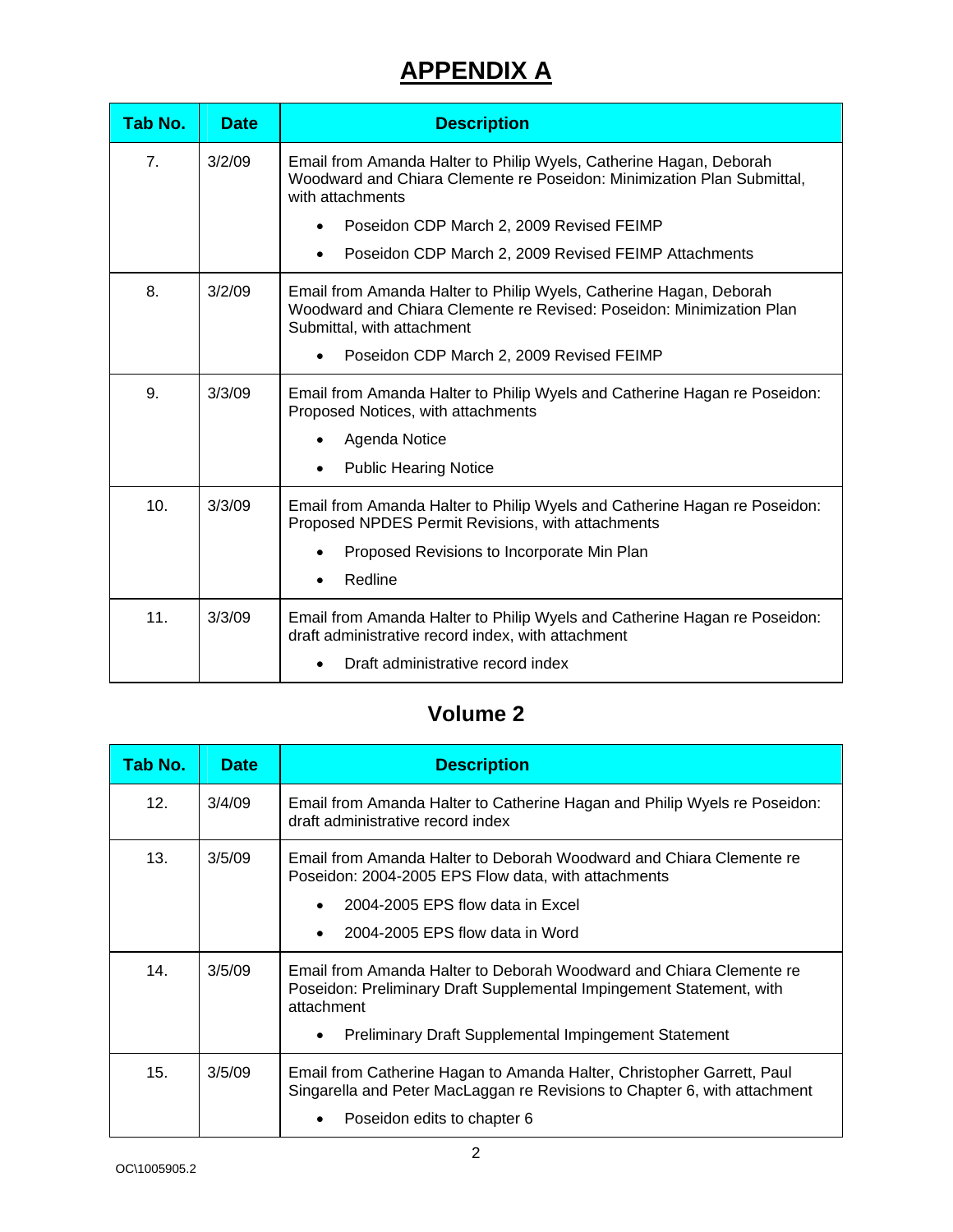| Tab No. | <b>Date</b> | <b>Description</b>                                                                                                                                                                       |
|---------|-------------|------------------------------------------------------------------------------------------------------------------------------------------------------------------------------------------|
| 16.     | 3/7/09      | Email from Amanda Halter to Catherine Hagan, Chiara Clemente and Deborah<br>Woodward re Poseidon: Preliminary Draft Supplemental Impingement<br>Statement, with attachment               |
|         |             | Preliminary Draft Revised Supplemental Nordby Statement<br>$\bullet$                                                                                                                     |
| 17.     | 3/7/09      | Email from Catherine Hagan to Amanda Halter, Chiara Clemente and Deborah<br>Woodward re Poseidon: Preliminary Draft Supplemental Impingement<br>Statement                                |
| 18.     | 3/7/09      | Email from Amanda Halter to Catherine Hagan re Revisions to Chapter 6                                                                                                                    |
| 19.     | 3/7/09      | Email from Amanda Halter to Philip Wyels and Catherine George re Revisions<br>to Chapter 6                                                                                               |
| 20.     | 3/7/09      | Email from Philip Wyels to Amanda Halter and Catherine Hagan re Revisions<br>to Chapter 6                                                                                                |
| 21.     | 3/7/09      | Email from Philip Wyels to Amanda Halter and Catherine Hagan re Revisions<br>to Chapter 6                                                                                                |
| 22.     | 3/8/09      | Email from Catherine Hagan to Amanda Halter, Christopher Garrett, Paul<br>Singarella and Peter MacLaggan re Comments on Poseidon Supplemental<br><b>Statement of March 5</b>             |
| 23.     | 3/9/09      | Email from Amanda Halter to Catherine Hagan re Timing of Poseidon's<br>submittal today, with attachments                                                                                 |
|         |             | Nordby Mitigation Acreage Computation                                                                                                                                                    |
|         |             | Minimization Plan Chapter 6<br>$\bullet$                                                                                                                                                 |
| 24.     | 3/13/09     | Email from Amanda Halter to Catherine Hagan and Deborah Woodward re<br>Poseidon: response to Table 5-2 calculation request                                                               |
| 25.     | 3/13/09     | Email from Catherine Hagan to Amanda Halter, Christopher Garrett and Paul<br>Singarella re Follow-up to March 9 Minimization Plan                                                        |
| 26.     | 3/13/09     | Email from Catherine Hagan to Amanda Halter, Christopher Garrett and Paul<br>Singarella re Follow-up to March 9 Minimization Plan                                                        |
| 27.     | 3/17/09     | Email from Catherine Hagan to Amanda Halter and Christopher Garrett re<br><b>Supplemental Submittals</b>                                                                                 |
| 28.     | 3/17/09     | Email from Deborah Woodward to Pete Raimondi re Poseidon project:<br>Proposed Scope of Work                                                                                              |
| 29.     | 3/17/09     | Email from Amanda Halter to Catherine Hagan re Raimondi Scope of Work                                                                                                                    |
| 30.     | 3/18/09     | Email from Pete Raimondi to Catherine Hagan, Amanda Halter, Christopher<br>Garrett, Peter MacLaggan, Chiara Clemente and Deborah Woodward re<br>Poseidon project: Proposed Scope of Work |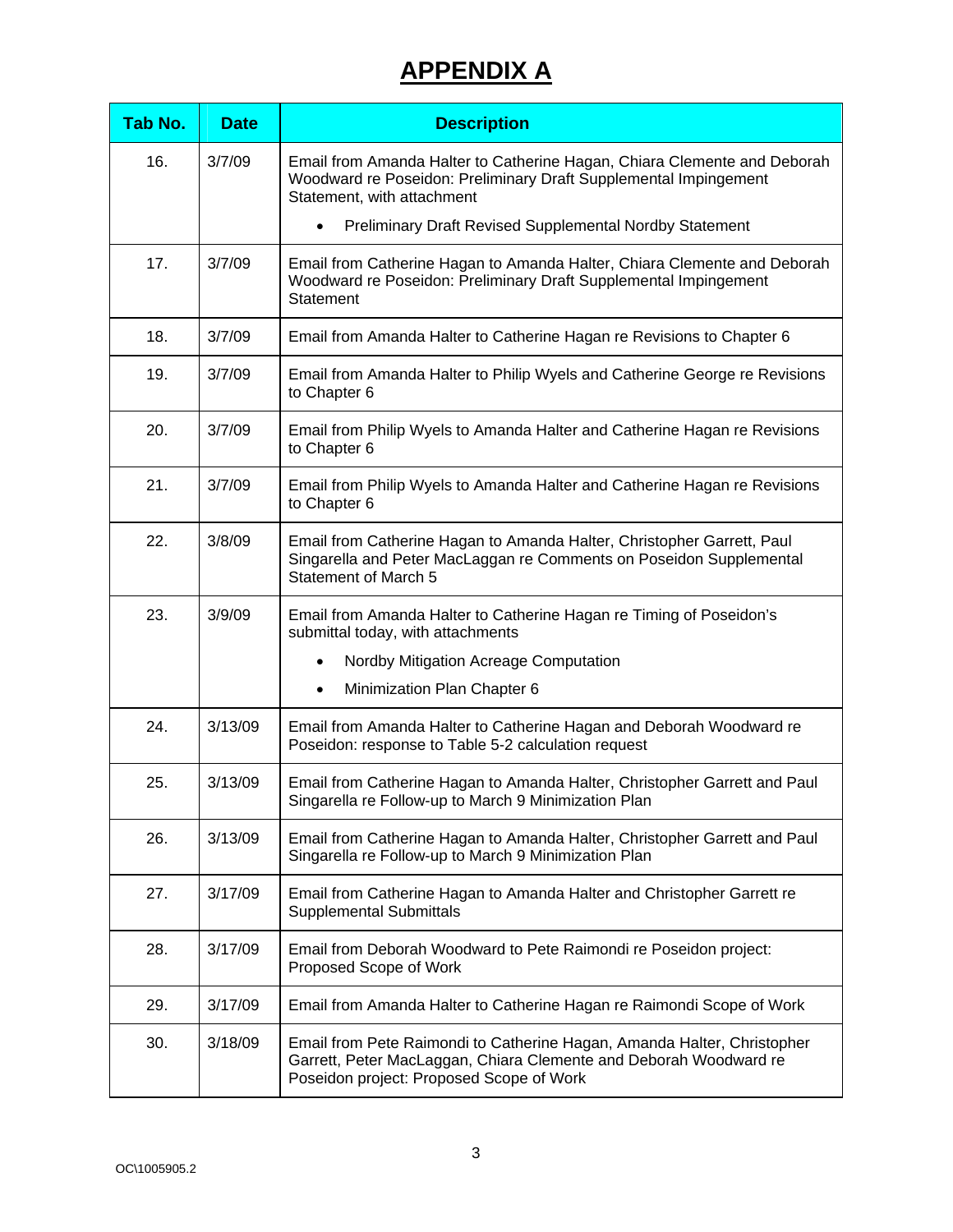| Tab No. | <b>Date</b> | <b>Description</b>                                                                                                                                                                                             |
|---------|-------------|----------------------------------------------------------------------------------------------------------------------------------------------------------------------------------------------------------------|
| 31.     | 3/18/09     | Email from Catherine Hagan to Pete Raimondi, Amanda Halter, Christopher<br>Garrett, Peter MacLaggan, Chiara Clemente and Deborah Woodward re<br>Poseidon project: Proposed Scope of Work                       |
| 32.     | 3/18/09     | Email from Amanda Halter to Pete Raimondi, Catherine Hagan, Christopher<br>Garrett, Peter MacLaggan, Chiara Clemente and Deborah Woodward re<br>Poseidon: Revised Nordby Statement, with attachment            |
|         |             | Attachment 7 - Nordby Statement<br>$\bullet$                                                                                                                                                                   |
| 33.     | 3/19/09     | Email from Amanda Halter to Deborah Woodward and David Meyer re Follow-<br>up to March 9 Minimization Plan                                                                                                     |
| 34.     | 3/19/09     | Email from Amanda Halter to Deborah Woodward re Follow-up to March 9<br>Minimization Plan                                                                                                                      |
| 35.     | 3/19/09     | Email from Deborah Woodward to Amanda Halter re Follow-up to March 9<br>Minimization Plan (weights)                                                                                                            |
| 36.     | 3/19/09     | Email from Deborah Woodward to David Meyer re Follow-up to March 9<br>Minimization Plan, with attached emails                                                                                                  |
|         |             | Follow-up to March 9 Minimization Plan<br>$\bullet$                                                                                                                                                            |
|         |             | Poseidon: response to Table 5-2 calculation request<br>$\bullet$                                                                                                                                               |
|         |             | RE: Follow-up to March 9 Minimization Plan<br>$\bullet$                                                                                                                                                        |
| 37.     | 3/19/09     | Email from Catherine Hagan to Amanda Halter and Philip Wyels re Revisions<br>to Chapter 6                                                                                                                      |
| 38.     | 3/20/09     | Email from Catherine Hagan to Amanda Halter, Christopher Garrett and Philip<br>Wyels re Revisions to Chapter 6                                                                                                 |
| 39.     | 3/20/09     | Email from Catherine Hagan to Pete Raimondi, Amanda Halter, Chiara<br>Clemente and Deborah Woodward re Poseidon: Revised Nordby Statement,<br>with attachments                                                 |
|         |             | Copy of Daily Flow Survey                                                                                                                                                                                      |
|         |             | EPS 2004-2005 Flow Data                                                                                                                                                                                        |
| 40.     | 3/23/09     | Email from Deborah Woodward to Amanda Halter, Christopher Garrett, Paul<br>Singarella, Peter MacLaggan, Chiara Clemente and Catherine George re<br>Poseidon project - Raimondi Initial Review, with attachment |
|         |             | Initial review of Impingement study and mitigation assessment                                                                                                                                                  |
| 41.     | 3/24/09     | Email from Catherine Hagan to Amanda Halter, Chiara Clemente and Deborah<br>Woodward re Poseidon: 2004-2005 EPS Flow Data                                                                                      |
| 42.     | 3/24/09     | Email from Christopher Garrett to Catherine Hagan and Philip Wyels re<br>Poseidon project - Raimondi Initial Review, with attachment                                                                           |
|         |             | Initial review of Impingement study and mitigation assessment<br>$\bullet$                                                                                                                                     |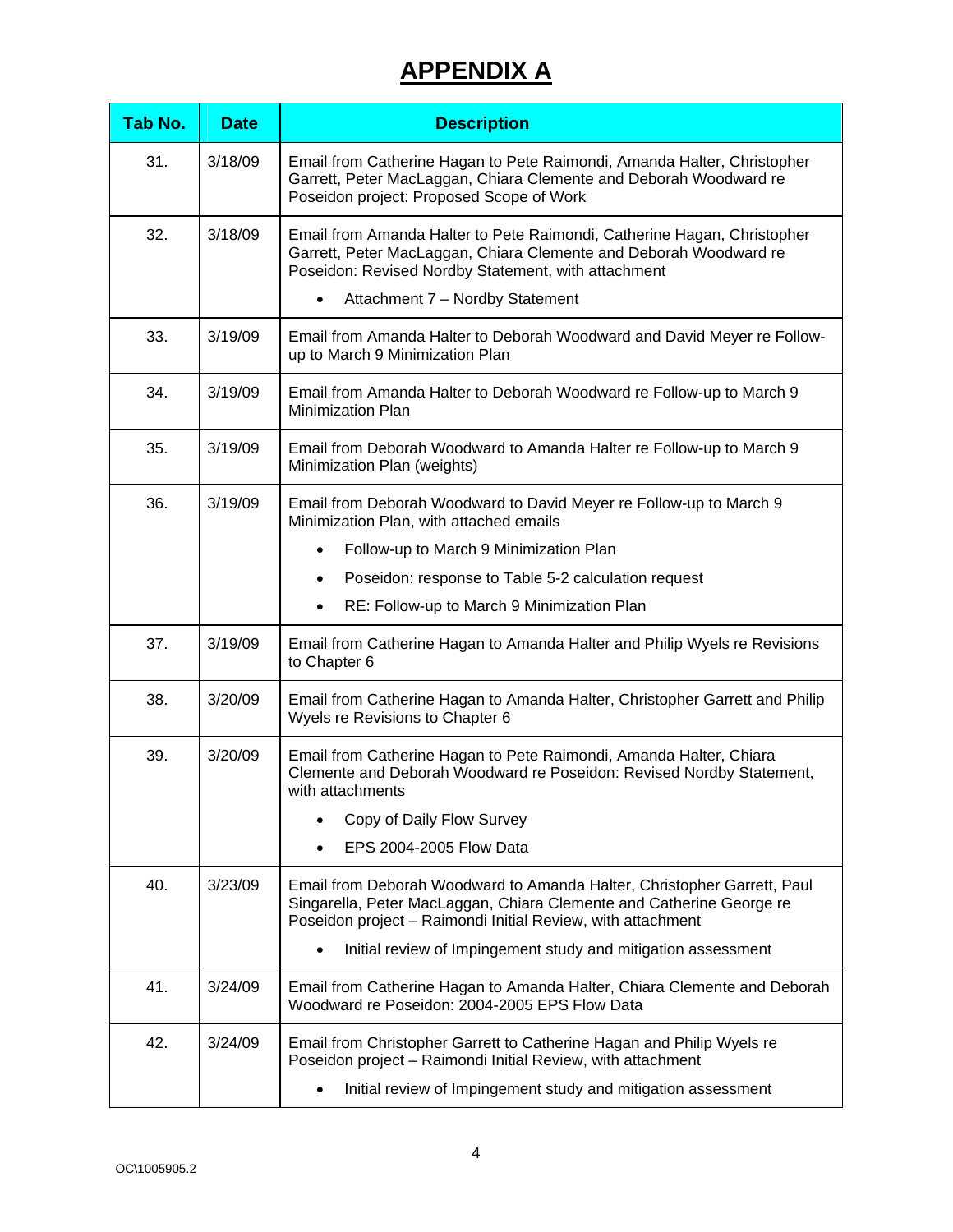| Tab No. | <b>Date</b> | <b>Description</b>                                                                                                                             |
|---------|-------------|------------------------------------------------------------------------------------------------------------------------------------------------|
| 43.     | 3/24/09     | Email from Catherine Hagan to Amanda Halter, Christopher Garrett, Chiara<br>Clemente and Deborah Woodward re Poseidon: 2004-2005 EPS Flow Data |
| 44.     | 3/25/09     | Email from David Mayer to Catherine Hagan re [bat ray data question]                                                                           |
| 45.     | 3/25/09     | Email from David Mayer to Catherine Hagan re Poseidon: 2004-2005 EPS<br><b>Flow Data</b>                                                       |
| 46.     | 3/25/09     | Email from Catherine Hagan to David Mayer re [wet or dry weights]                                                                              |
| 47.     | 3/25/09     | Email from David Mayer to Catherine Hagan re [wet or dry weights]                                                                              |
| 48.     | 3/25/09     | Email from David Mayer to Catherine Hagan re [references regarding wet<br>weights]                                                             |
| 49.     | 3/25/09     | Email from Catherine Hagan to David Mayer re [references regarding wet<br>weights]                                                             |
| 50.     | n/a         | Tab intentionally left blank                                                                                                                   |
| 51.     | 3/26/09     | Email from Philip Wyels to Amanda Halter and Catherine Hagan re Poseidon:<br>min Plan Redlines                                                 |
| 52.     | 3/26/09     | Email from Philip Wyels to Amanda Halter and Catherine Hagan re Poseidon:<br>min Plan Redlines (resending)                                     |
| 53.     | 3/27/09     | Email from Philip Wyels to Christopher Garrett and Catherine Hagan re Item<br>deleted from Table [Table 4-2]                                   |
| 54.     | 3/27/09     | Email from Catherine Hagan to Lauren Ross and Philip Wyels re Revised<br>Poseidon Minimization Plan - Redlines                                 |
| 55.     | 3/27/09     | Email from Catherine Hagan to Lauren Ross and Philip Wyels re Revised<br>Poseidon Minimization Plan - Attachments 6 - 10                       |
| 56.     | 3/27/09     | Email from Catherine Hagan to Lauren Ross and Philip Wyels re Revised<br>Poseidon Minimization Plan - Attachments 6 - 10                       |
| 57.     | 3/27/09     | Email from Christopher Garrett to Catherine Hagan, Lauren Ross and Philip<br>Wyels re Revised Poseidon Minimization Plan - Attachments 6 - 10  |
| 58.     | 3/27/09     | Email from Catherine Hagan to Lauren Ross and Philip Wyels re Revised<br>Poseidon Minimization Plan - Attachments 6 - 10                       |
| 59.     | 3/27/09     | Email from Lauren Ross to Catherine Hagan and Philip Wyels re Poseidon<br>Revised Minimization Plan - Draft of Attachment 10, with attachment  |
|         |             | 3/27/09 Minimization Plan Attachment 10<br>$\bullet$                                                                                           |
| 60.     | 3/27/09     | Email from Christopher Garrett to Catherine Hagan and Philip Wyels re Chp 6<br>language from Wyels                                             |